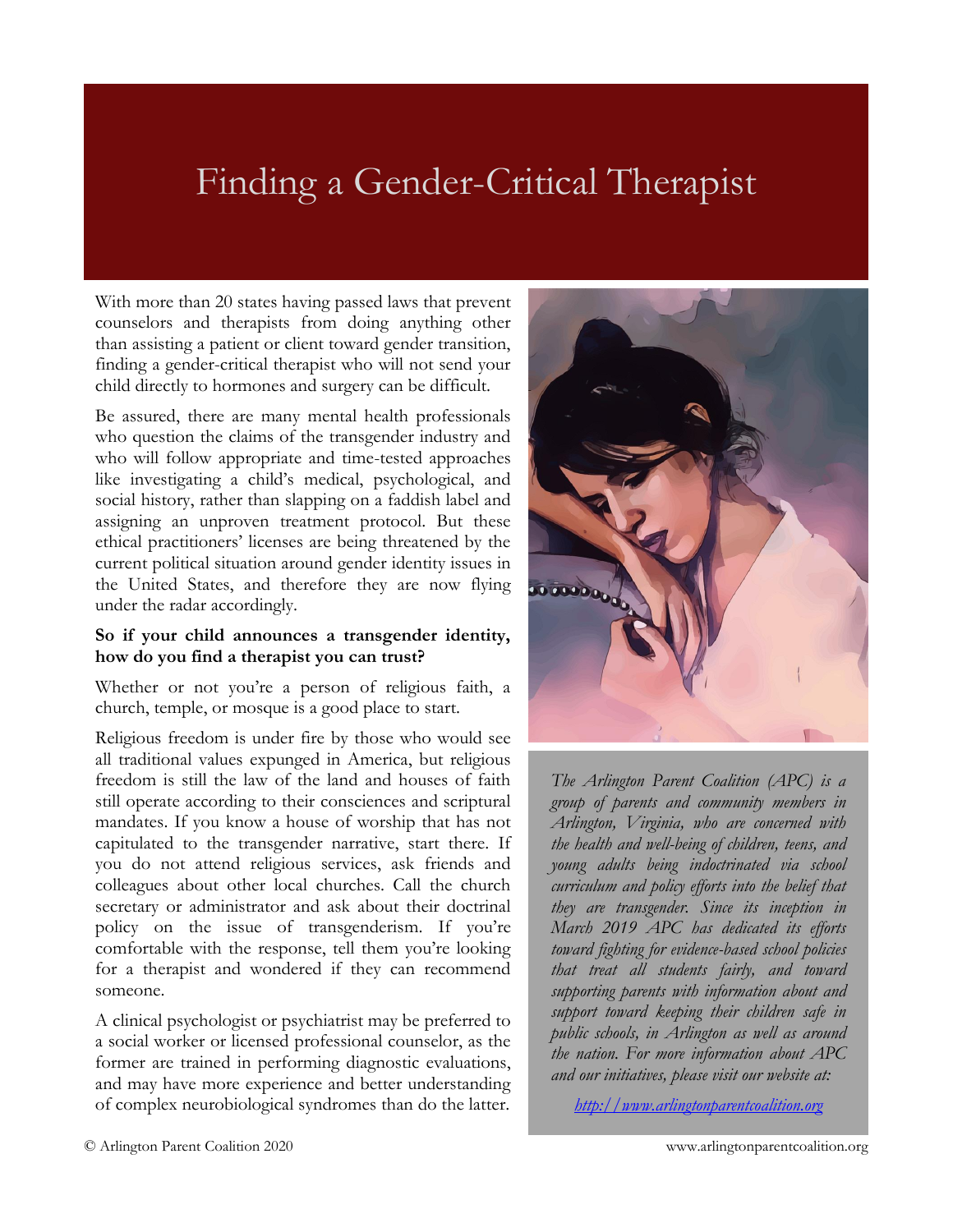## Interviewing a Potential Therapist

Vet potential therapists thoroughly. Questions to ask include:

### • **"Have you worked with transgenderidentified patients before? How many? What were the outcomes?"**

Therapists can't discuss specific cases with you, but they should be able to tell you whether their patients desisted (stopped claiming a transgender identity) or went on to transition.

A therapist can't give your child a diagnosis until after completing a full evaluation, so during your initial interview s/he won't be able to answer questions like, "Do you think my child might have autism (anorexia, substance abuse, etc.)?" But if your child has any other confirmed or suspected diagnoses such as autism, anorexia, social anxiety, learning disabilities, substance abuse, etc., you can and should ask a potential therapist, **"Do you have experience working with autism (anorexia, substance abuse, etc.)?"**

• **"What is your opinion on transgenderism/ transgender ideology with respect to cooccurring issues like autism, anxiety, selfharm, prior trauma, substance abuse, and eating disorders?"**

The words "transgenderism" and "ideology" are anathema to those who accept the transgender narrative and who follow an affirmation-only approach. If you drop these words into the conversation, the therapist's response to them may tell you a lot. Further, if the therapist does not acknowledge that studies are finding significant co-morbidities (two or more psychological or medical conditions that co-occur) between transgenderism and other neurological and emotional issues, that therapist is either undereducated on the subject of transgender medicine, or is willfully ignorant/deceptive.

• **"Do you think there are explanations for gender dysphoria other than being transgender?"** *(and/or)* **"Have you seen cases of gender dysphoria that were not best explained by transgenderism?"**

A good therapist should be able to name several other explanations without hesitation. If the therapist hesitates to answer these questions, or struggles to answer them, that's a bad sign. The answer to both of these questions should be "yes". If s/he says "no", then either the therapist has virtually no experience in this area, or has prejudged all gender dysphoria as being fixed transgenderism.

A good clinician will not be afraid of these questions (*i.e.*, afraid of getting into trouble), because this is where the "best practices" of the professional associations still support a healthy skepticism about transgender ideology (at least as of this publication). If a therapist cares about scholarship and science at all, s/he will not flinch at these questions.

### • **"What is your counseling perspective when parents and children do not agree on a course of treatment?"**

If anyone in authority in your child's life says he will "Let the child lead" or that "Children know who they really are" when you're discussing transgender ideology, run the other direction. That person has told you all you need to know. He will work against you, effectively wedging him- or herself as a self-designated "protector"

*Cont'd next page*